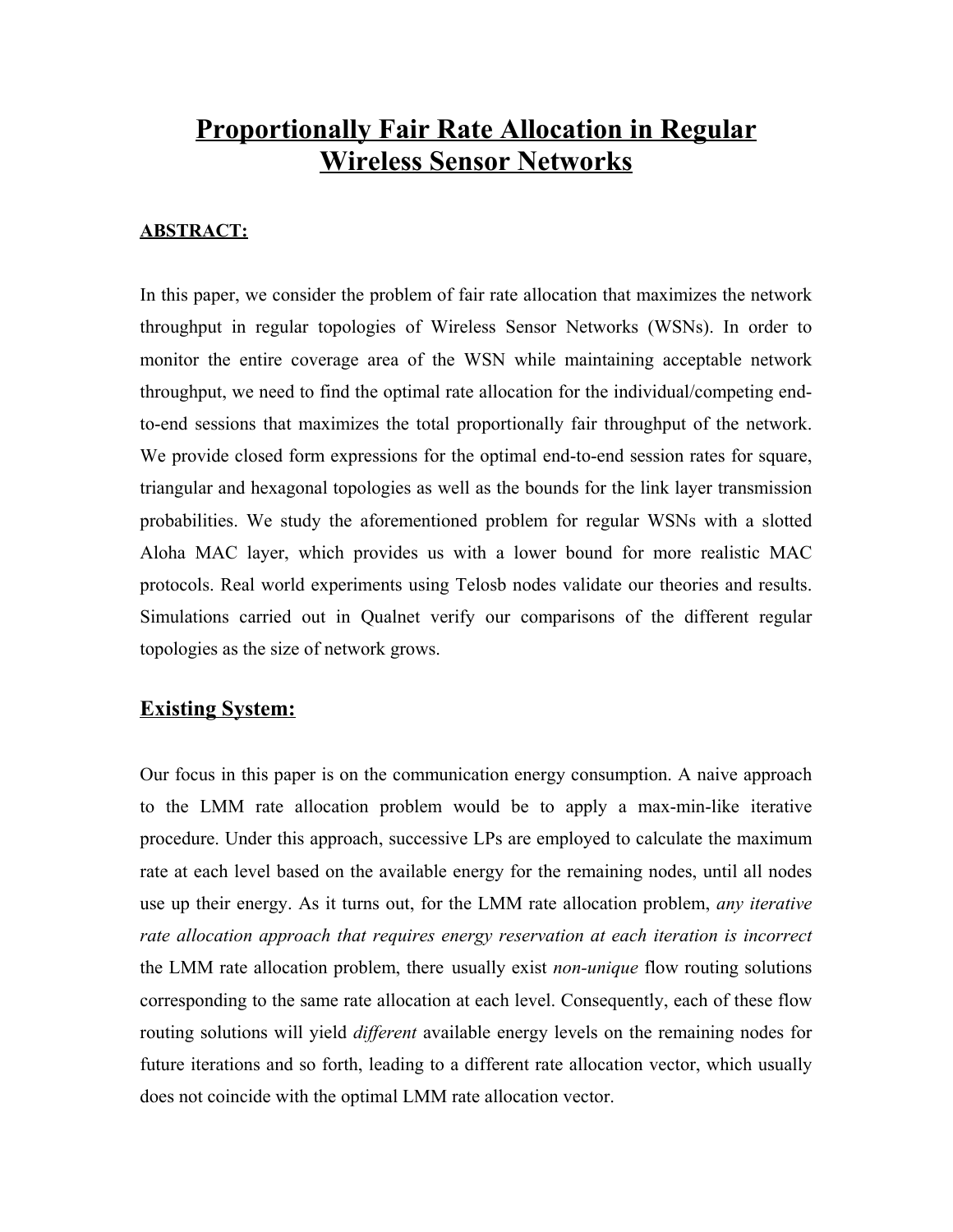## **Proposed System**

In this paper, we develop an efficient polynomial-time algorithm to solve the LMM rate allocation problem. We exploit the so-called *parametric analysis* (PA) technique at each rate level to determine the minimum set of nodes that must deplete their energy. We call this approach *serial LP with PA* (SLP-PA). In most cases when the problem is nondegenerate, the SLP-PA algorithm is extremely efficient and only requires time complexity to determine whether or not a node is in the minimum node set for each rate level. Even for the rare case when the problem is degenerate, the SLP-PA algorithm is still much more efficient than the state-of-the-art slack variable (SV)-based approach proposed in, due to fewer numbers of LPs involved at each rate level. Calculate the LMM-optimal rate vector, we developed a polynomial-time algorithm by exploiting the *parametric analysis* (PA) technique from linear programming (LP), which we called *serial LP with Parametric Analysis* (SLP-PA). Furthermore, we showed that the SLP-PA algorithm can also be employed to address the maximum node lifetime curve problem and that the SLP-PA algorithm is much more efficient than an state-of the- Art algorithm.

# **Hardware Requirements**

- SYSTEM : Pentium IV 2.4 GHz
- $\cdot$  HARD DISK : 40 GB
- $\cdot$  FLOPPY DRIVE : 1.44 MB
- MONITOR : 15 VGA colour
- MOUSE : Logitech.
- RAM : 256 MB

# **Software Requirements**

- Operating system :- Windows XP Professional
- Front End  $: -VS \text{.NET } 2005$
- Coding Language :- Visual C# .Net

# **Modules**